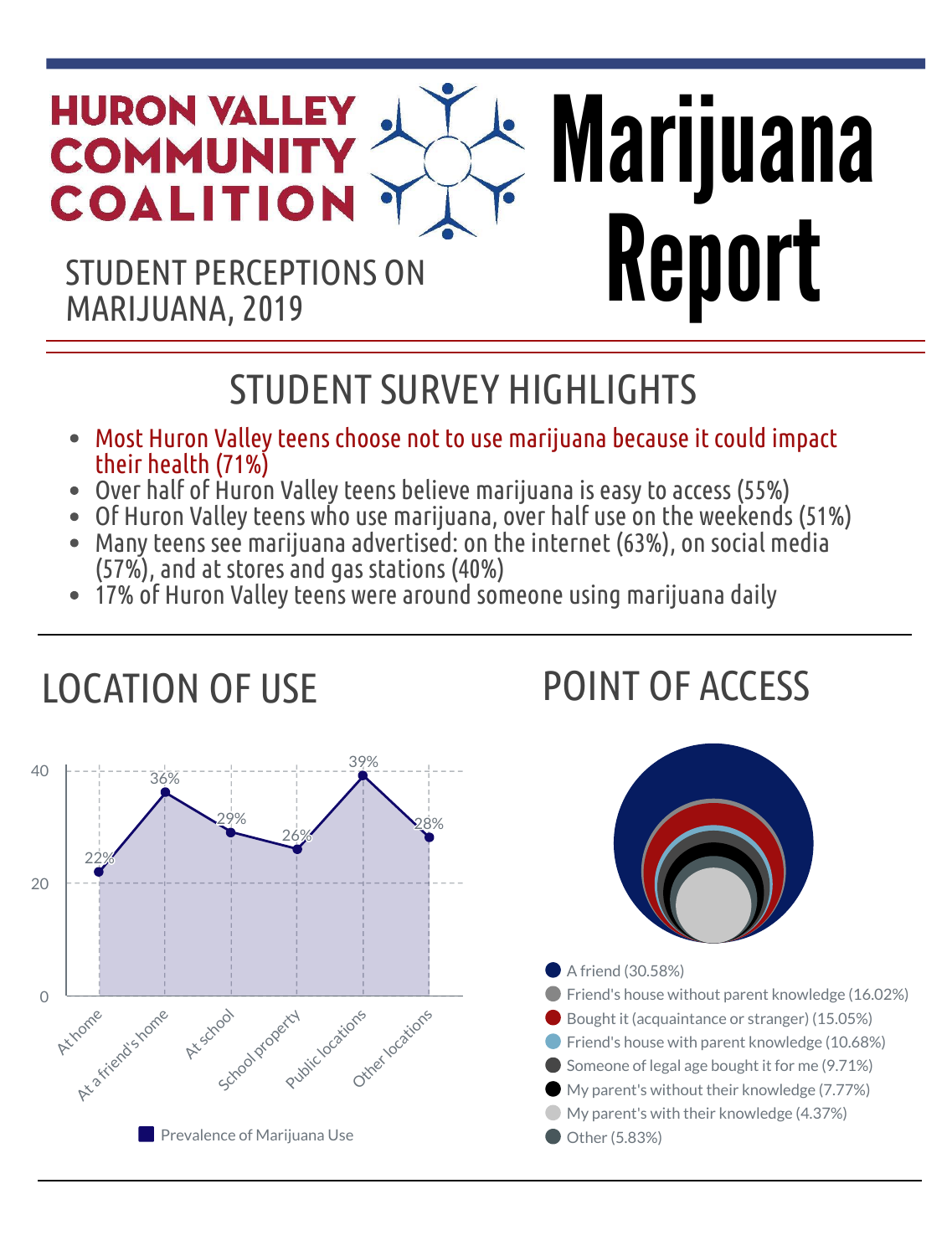- 13% teens say marijuana is stored in their home but not locked or secured
- 16% teens have seen adults use marijuana in their home
- 16% teens have seen adults use marijuana at a friend's house
- 6.2% teens believe their parents would think it was ok for youth to use marijuana

### KEY POINTS - NORMS

#### METHOD OF USE



#### OCCASION FOR USE



At home with friends (19.86%) **At home alone (17.33%)** Family gatherings (7.94%) Hanging with friends (28.88%) Gatherings on school property (8.3%) Public events (13.72%) Cther (3.97%)

#### PREVALENCE OF USE

#### SOURCE: Huron Valley Student Marijuana Perceptions Survey, 2019.